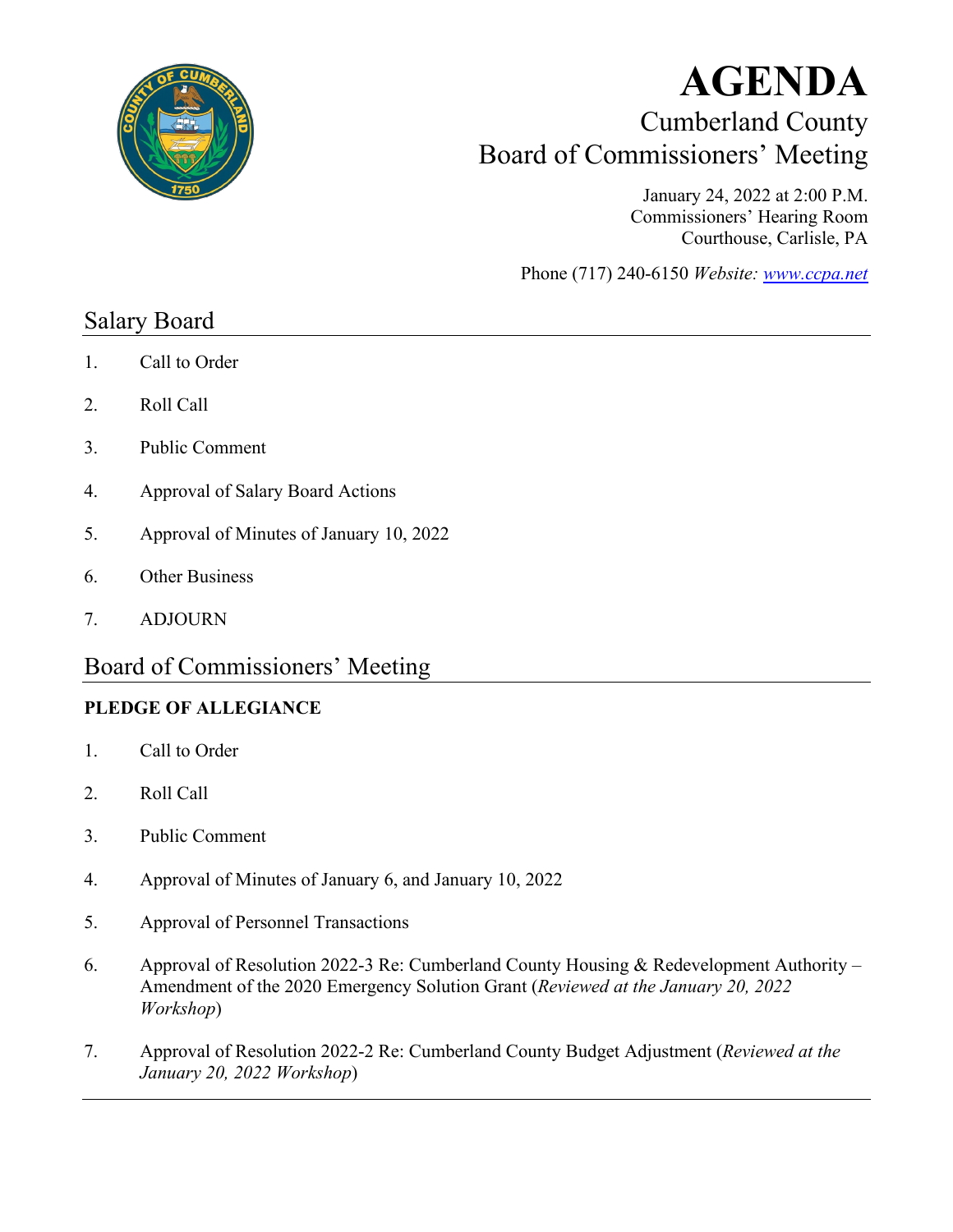- 8. Approval of the following Contracts/Grants 8.I (a) and II (a-e): (*Reviewed at the January 20, 2022 Workshop*)
	- I. **\*** *Existing Contracts, Contract Extensions or Addenda with No Additional Cost or Increase to the County:*
		- a. **Prison:**
			- Pennsylvania Chiefs of Police
	- II. **\*** *New Contracts, Vendors, Services, Grants and Contracts with Increases/Decreases to the County:*
		- a. **Children and Youth:** 
			- Bethany Christian Services of Western Pennsylvania
			- Northampton Juvenile Justice Center
		- b. **Finance:** 
			- FEMA Public Assistance Grant Acceptance of \$19,827.46
		- c. **MH/IDD**
			- *Intellectual and Developmental Disabilities FY 2021-2022*
			- Aspirations LLC Addendum
			- Pediatric Therapy Specialists of South Central PA LLC Addendum *Mental Health FY 2021-2022*
			- Benevolent Heart Assisted Living LLC Addendum
		- d. **Planning:** 
			- PA Department of Agriculture Certification of Funding
			- PA DEP Grant Addendum Grant Acceptance of \$283,750.00
		- e. **Recycling & Waste**
			- PA DEP Household/ Small Business Hazardous Waste Collection Program Grant Application of \$63,000.00
- 9. Discussion and Approval of Capital Project Request: (Brad King)
	- **CNRC:**
		- o Hot Water Tank/ System Replacement– Total Project Cost of \$103,400.00
- 10. Discussion and Motion to Reaffirm an Addendum to the Skilled Nursing Facility Consulting Agreement between Cumberland County and Claremont Nursing & Rehabilitation Center LLC (Stacy Snyder)
- 11. Discussion and Approval of Memorandum of Understanding between The Pennsylvania State University – Penn State Extension and Cumberland County (Keith Brenneman)
- 12. Approval of the **Agricultural Land Preservation Board** Appointment Recommendations of the following Individuals (*Reviewed at the January 20, 2022 Workshop*)
	- **Barry Frantz** as a Member at Large Appointment is to fill a vacancy commencing January 24, 2022 and expiring December 31, 2023
	- **Phyllis Nye** as a Member at Large Appointment is to fill a vacancy commencing January 24, 2022 and expiring December 31, 2022
- 13. Approval of the **Agricultural Land Preservation Board** Appointment Recommendation of the following Individual: (*Reviewed at the January 20, 2022 Workshop*))
	- **Diane Stamy** Appointment is to serve as Chairman of the Board for a one (1) year term, retroactive to January 1, 2022 and expiring – December 31, 2022